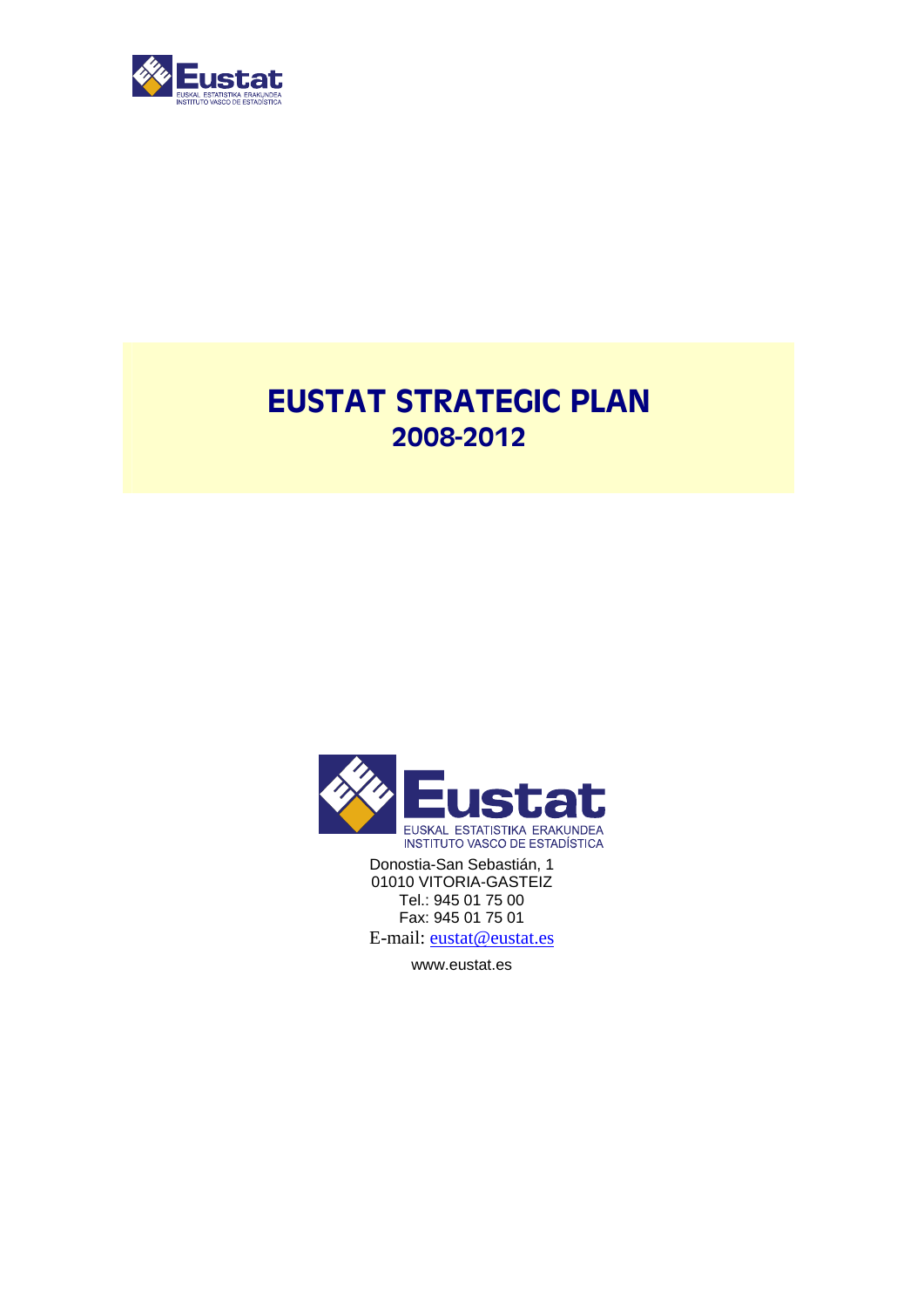

Eustat, the Basque Statistics Office, is the central body of the Basque statistics organisation, whose functions include the direction and co-ordination of statistical actions of the A.C. of the Basque Country, approval of the technical project for each statistical operation, independently of whichever Organism is in charge, and the publication and diffusion of statistical results. It also prepares and maintains the integrated systems of demographic, economic and social statistics at all territorial levels, as well as harmonizing the statistical activity of the Basque Statistical Organisation.

It officially represents the Autonomous Community of the Basque Country in statistical matters, both on a state and international level.

Over recent years, Eustat, as an organisation dedicated to total quality and excellence, has implemented actions aimed at fulfilling this commitment.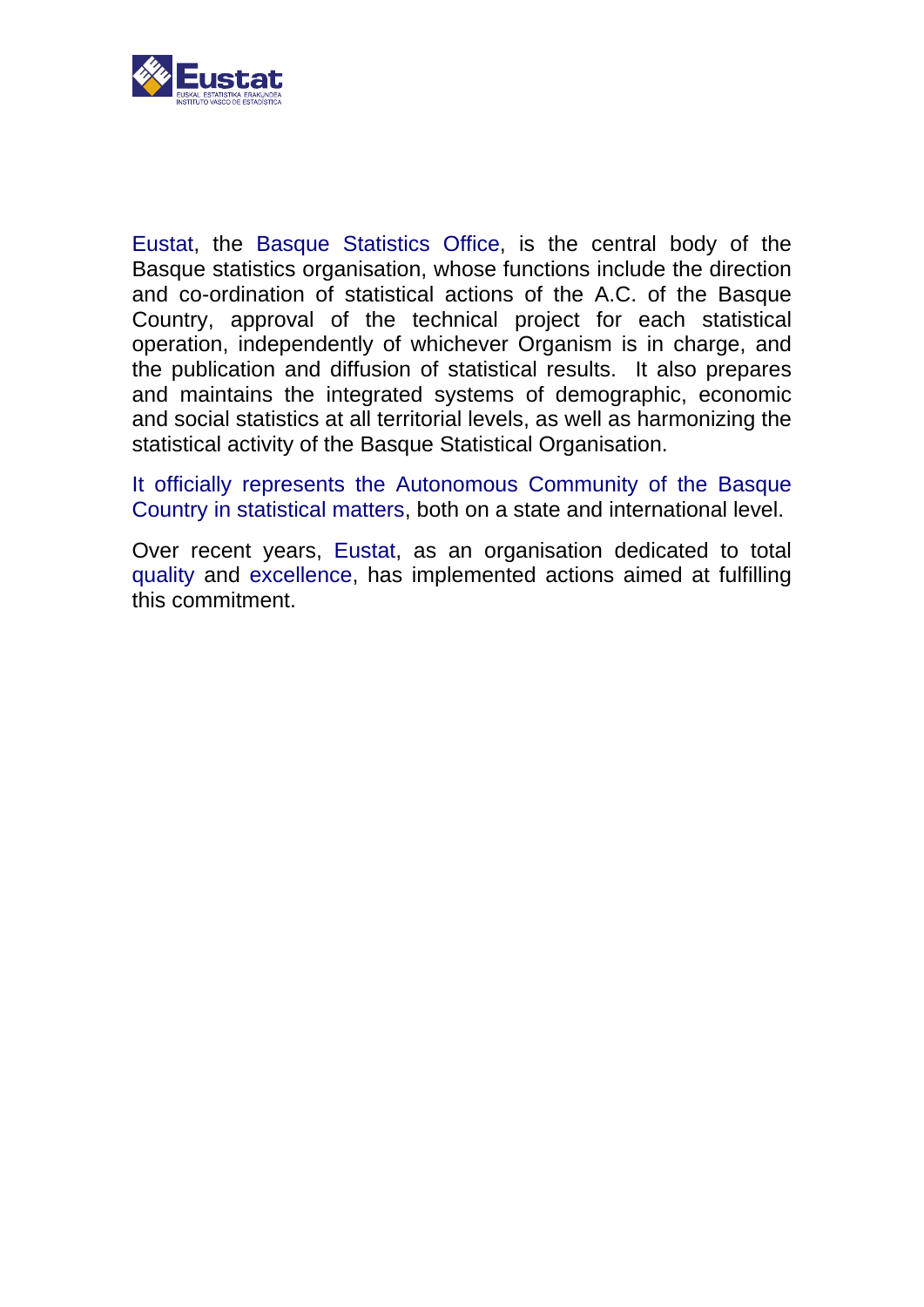

## **Our mission**

Eustat is the administrative autonomous entity of the Autonomous Community of the Basque Country that develops, produces and disseminates quality official statistical information, which is objective and scientifically checked, for Basque public authorities, social agents and citizens. It also directs and coordinates the statistical operations of the Autonomous Community of the Basque Country and cooperates in international and Spanish statistics.

The goal set for the 2008-2012 period is set out in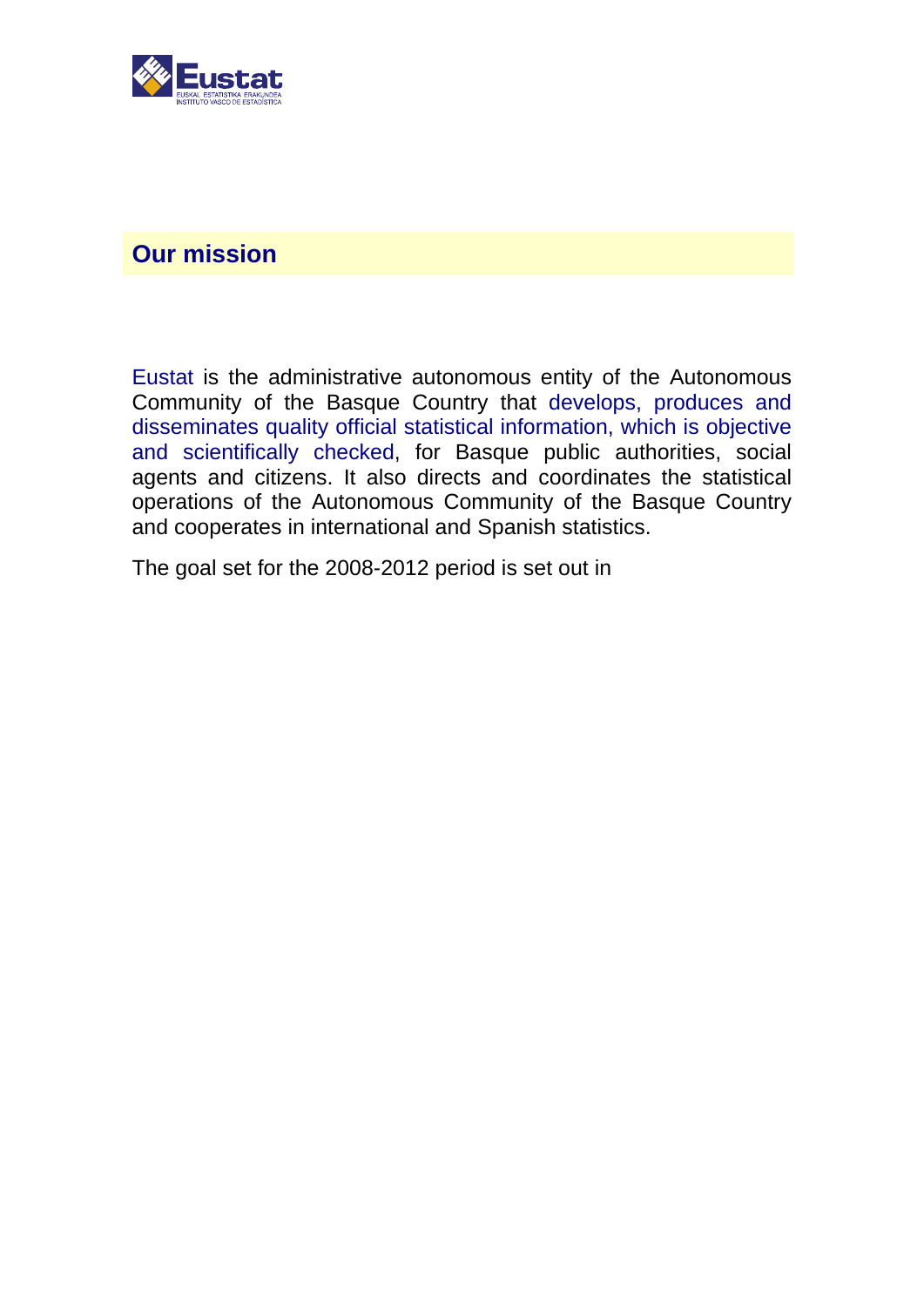

## **Our Vision**

EUSTAT wishes to be the Basque Country's benchmark statistics office, leader in providing statistical data, as well as being a wellestablished and respected institution thanks to its methodologies and to its adapting its products and services to the needs of its users.

Its objectives are to:

- increase society's awareness of the organisation
- increase users' satisfaction with the available information
- foster a professionally qualified and trained human team
- improve the coordination and cooperation with other institutions
- foster its commitment to society
- improve the quality of its statistical system in the framework of the European Statistics Code of Good Practice

Therefore, the benchmark personal values to implement our vision are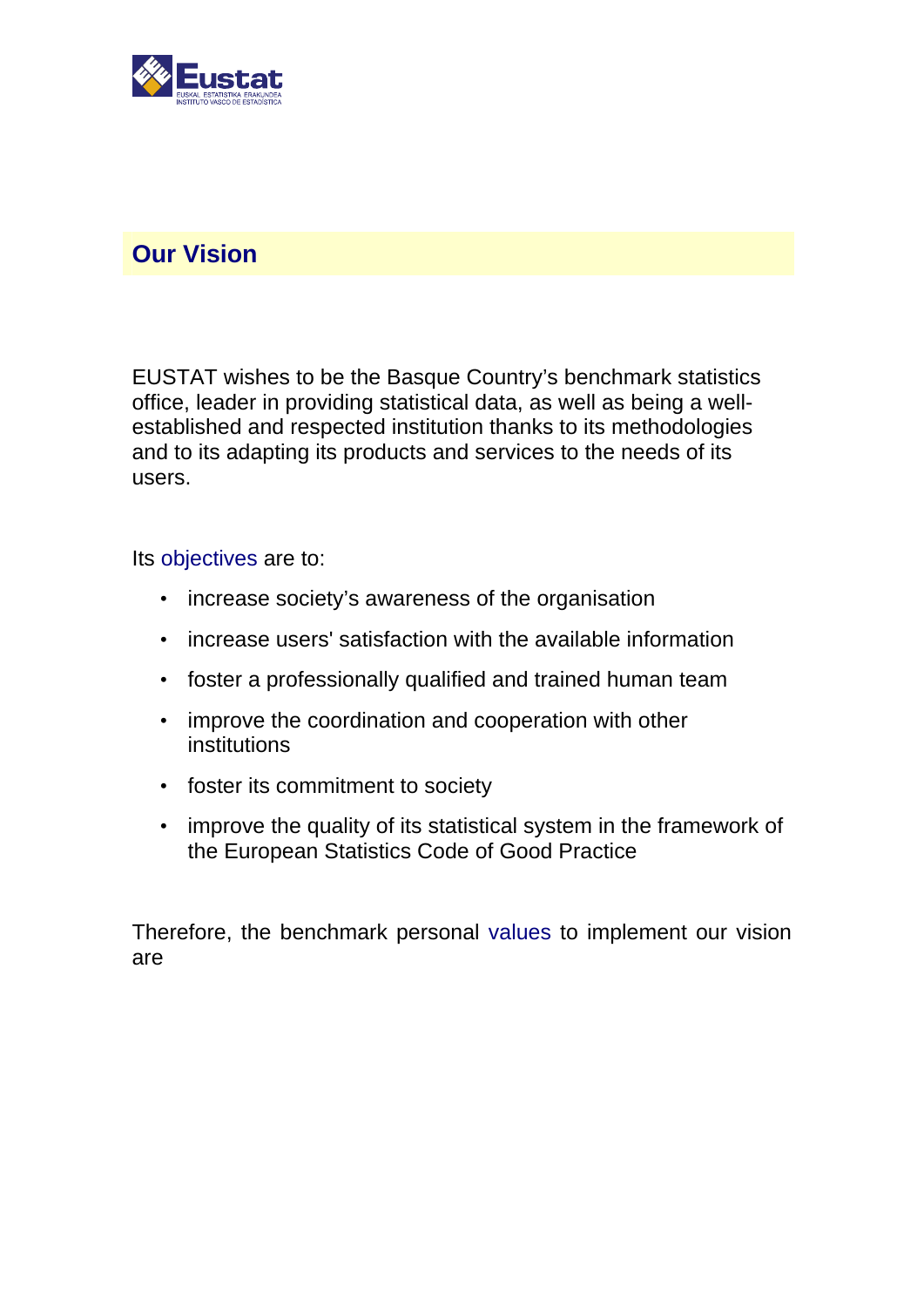

## **Our Values**

- Professional independence
- Client and user orientated: belonging
- Team work
- Commitment to the quality of its products and services
- Confidentiality
- Innovation
- Cooperation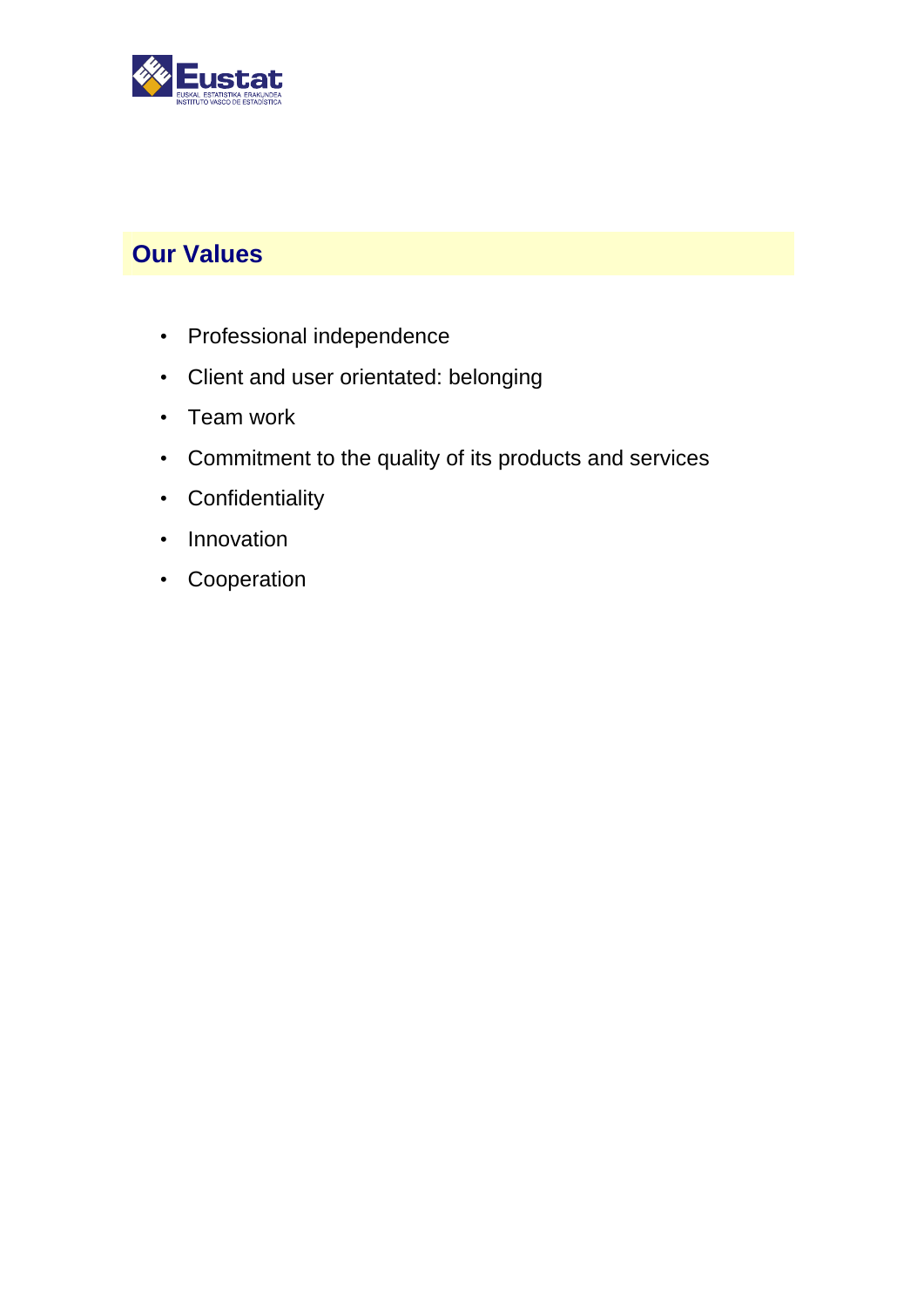

The five Eustat strategic lines for 2008-2012 are going to focus on fulfilling the EUSTAT vision. They are:

- 1. Approaching and adapting to the stakeholders.
- 2. Producing a quality and "own" product.
- 3. Establishing strategic alliances with other organisations.
- 4. People skills and training.
- 5. Commitment to society.

These five strategic lines shall be controlled by monitoring 28 operational indicators.

One of the factors that underpin the total quality and excellence strategy is establishing the organisation's managemen-processes. The managemen-processes enable the organisation's activities to be ordered, the interactions of the processes to be clarified and resources assigned to all the activities implemented.

The managemen-processes that will enable the EUSTAT objectives to be achieved is as follows: